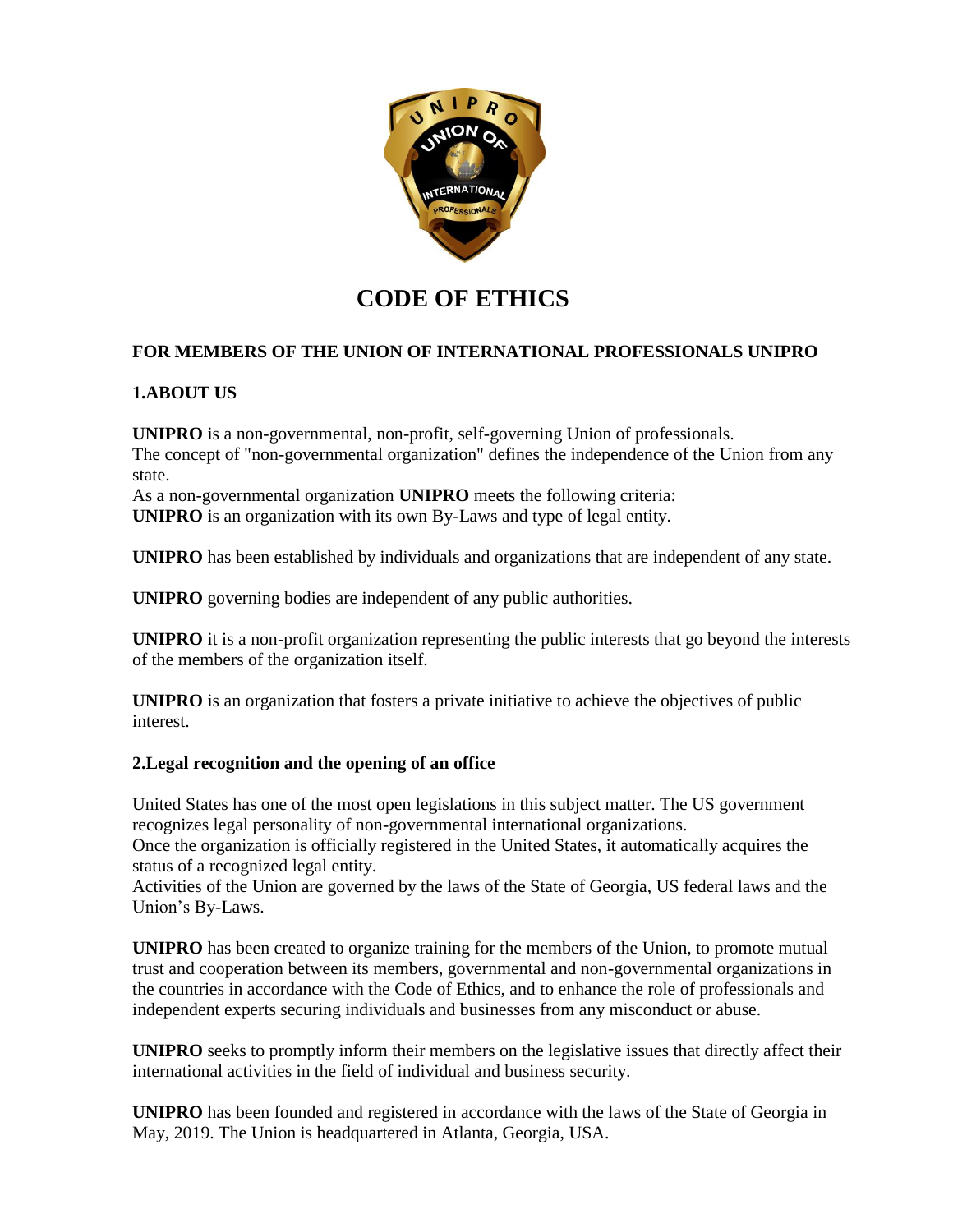Legal address: 5881 Sentinal Walk Court, Norcross, GA 30093, USA

**UNIPRO** achieves its goals through annual international conferences in the US, as well as quarterly forums and conferences in the member countries of the Union. It organizes training courses and further training of members of the Union, monthly web seminars and online courses. The aim of the meetings, forums, conferences, quarterly and monthly seminars is to attract leading speakers to discuss important issues facing professionals and independent experts while providing approved options to meet the regulatory requirements of **UNIPRO** continuous educational process. Quarterly conferences and monthly meetings of the heads of regional offices and members of the Union give the Union an additional way to meet the need in continuing education in a more personalized environment, providing more opportunities for asking questions and giving answers and encouraging further interaction between the Union members and the invited speakers. Our **Code of Ethics** and our training events provide valuable information and guidance to members of the Union offering them a database and consulting and executive powers that will help them make the right business decisions as well as ethically and professionally present themselves and their company on any level.

**UNIPRO** invites teaching staff of higher education institutions and academies, professionals from special forces and law enforcement units. This approach is driven by the fact that today many countries require assistance of competent professionals who interact with corporations and individuals to create the enabling environment for effective business operations and protecting citizens' personal rights from being violated. It is a great service to the government security forces.

**UNIPRO** does not set a task to replace the representatives of state institutions, but rather to assist them to work with various communities.

It is no secret that a large army of retirees from the armed forces, interior ministries, security agencies, special units and law departments may not see themselves pursuing careers in any other area and their vast experience gained in these services remains largely unutilized. Memberships in UNIPRO and entering a database open for employers enables professionals of all areas to compete in the international business and personal security jobs market.

By uniting and training private and business security professionals, UNIPRO provides its members the opportunity to meet other professions, to utilize their experience, to keep up with the latest technologies, to establish business contacts through a trusted source in a time- and cost-efficient way.

# **3.THE CODE**

#### **Article I**

This Code of Professional Ethics establishes rules mandatory for each member of the Union in their professional activities, based on moral criteria and international standards pursued by the industry leading professionals.

Members of the Union should always maintain a commitment to professionalism in carrying out their duties in accordance with the laws of the state in which those duties are performed.

#### **Article II**

Members of the Union are not allowed to engage in any illegal activities which would be contrary to the interests of their clients, unless this client had violated the laws of the state. Members of the Union are obliged to report the violation(s) to the appropriate authorities.

#### **Article III**

Members of the Union should always exercise the highest integrity in their operations.